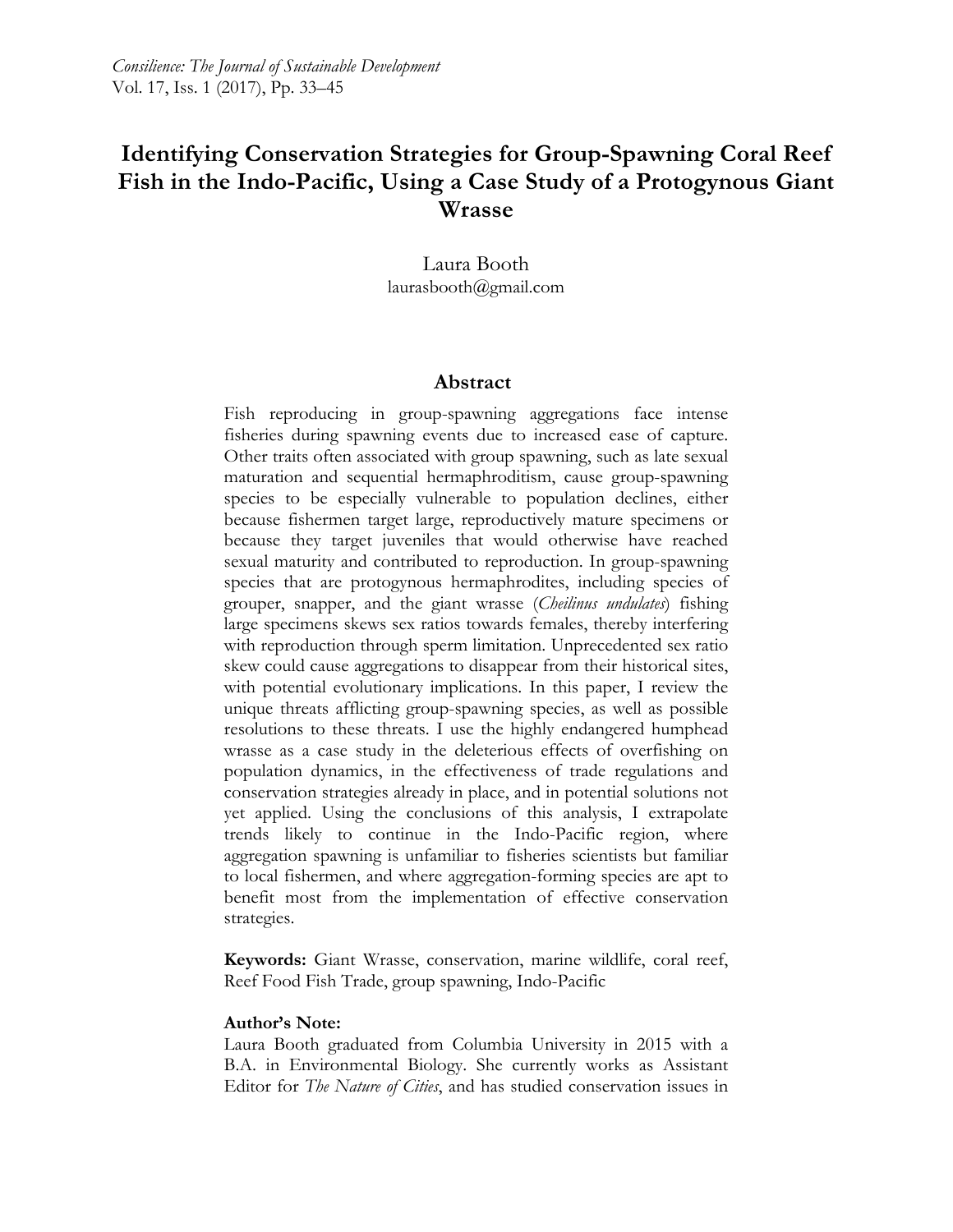birds of prey in California and in a remnant old-growth forest in New York City.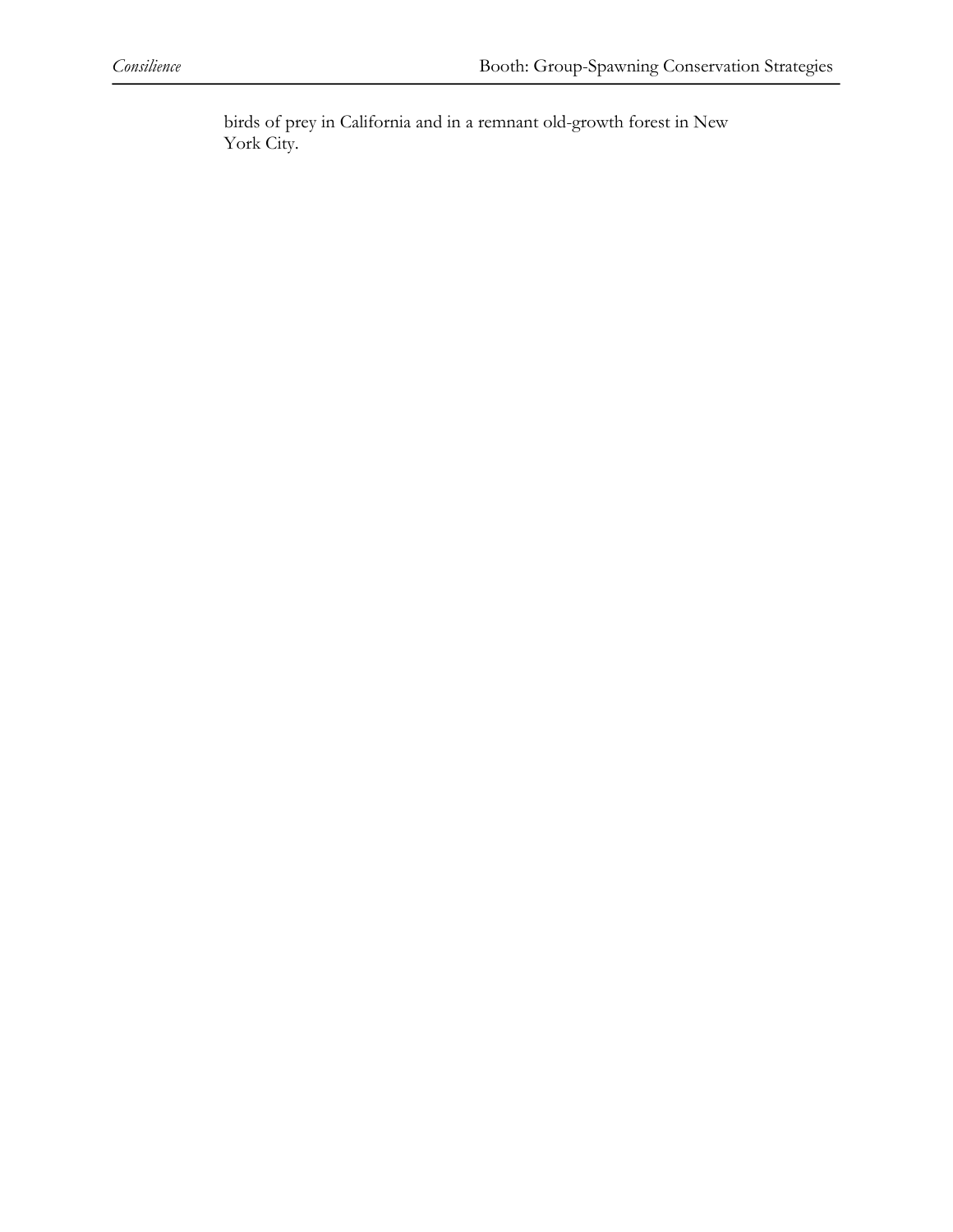### **Group Spawning: A Reproductive Pattern Worthy of Further Study**

Group spawning is a reproductive behavior in which fish of the same species aggregate at a particular site, in numbers or densities far greater than during non-reproductive activities, in order to spawn (Domeier and Colin 1997, Nemeth 2005). Usually, group-spawning aggregations are characterized by the release of gametes by a single female and multiple males (Domeier and Colin 1997), though fish may also spawn in pairs (Colin 2010) or in a variety of other combinations on a spectrum of spawning techniques (Domeier and Colin 1997). Group spawning is a prevalent reproductive system in relatively large coral reef fish that carry platonic eggs (Domeier and Colin 1997). Within this broad group, the Nassau grouper, *Epinephelus striatus*, is perhaps the most famous (Sala et al. 2001, Sluka et al.1997, Colin 1992). This mode of reproduction has also been observed in other groupers (Sadovy and Domeier 2005), snappers (Sala et al. 2001, Grüss et al. 2013, Sadovy and Domeier 2005), *Cheilinus undulatus,* better known as the humphead, Napolean, or Maori wrasse (Sadovy de Mitcheson et al. 2010, Sadovy et al. 2004), and some other wrasses (Domeier and Colin 1997, Sadovy and Domeier 2005). Spawning typically occurs either residentially, with local fish taking no more than a few hours to migrate to the aggregation site, or transiently, with fish traveling beyond their home ranges for days or weeks in order to reach the site (Domeier and Colin 1997). Finally, spawning can be correlated with lunar phases as well as the seasons (Colin 1992, Domeier and Colin 1997); seasonality of spawning is likely a response to optimal water temperatures (Colin 1992).

Group spawning and, more generally, spawning aggregations, are interesting phenomena worthy of scientific inquiry for a variety of reasons. These range from their lucrative fishing prospects for indigenous and commercial fisherman and the problems of sustainability inherent in this market value (Domeier and Colin 1997, Beets and Friedlander 1998, Sadovy and Domeier 2005, Poh and Fanning 2012), to the potential insight gained for implementation and evaluation of different protective strategies for their conservation (Sala et al. 2001, Beets and Friedlander 1998, Drew 2005, Grüss et al. 2013), to the awe-inspiring visual impressions they can make on observers (Domeier and Colin 1997). Although group aggregations have been the subject of many diverse studies (Domeier and Colin 1997, Nemeth 2005, Colin 1992, Sala et al. 2001, Sadovy et al. 2004), the knowledge we have amassed both about aggregations and about most species using this mode of reproduction remains limited (Domeier 1997, Sadovy et al. 2004), primarily because collecting data on aggregations and spawning is difficult. These events are shortlived, tend to occur in relatively inaccessible places, or if accessible,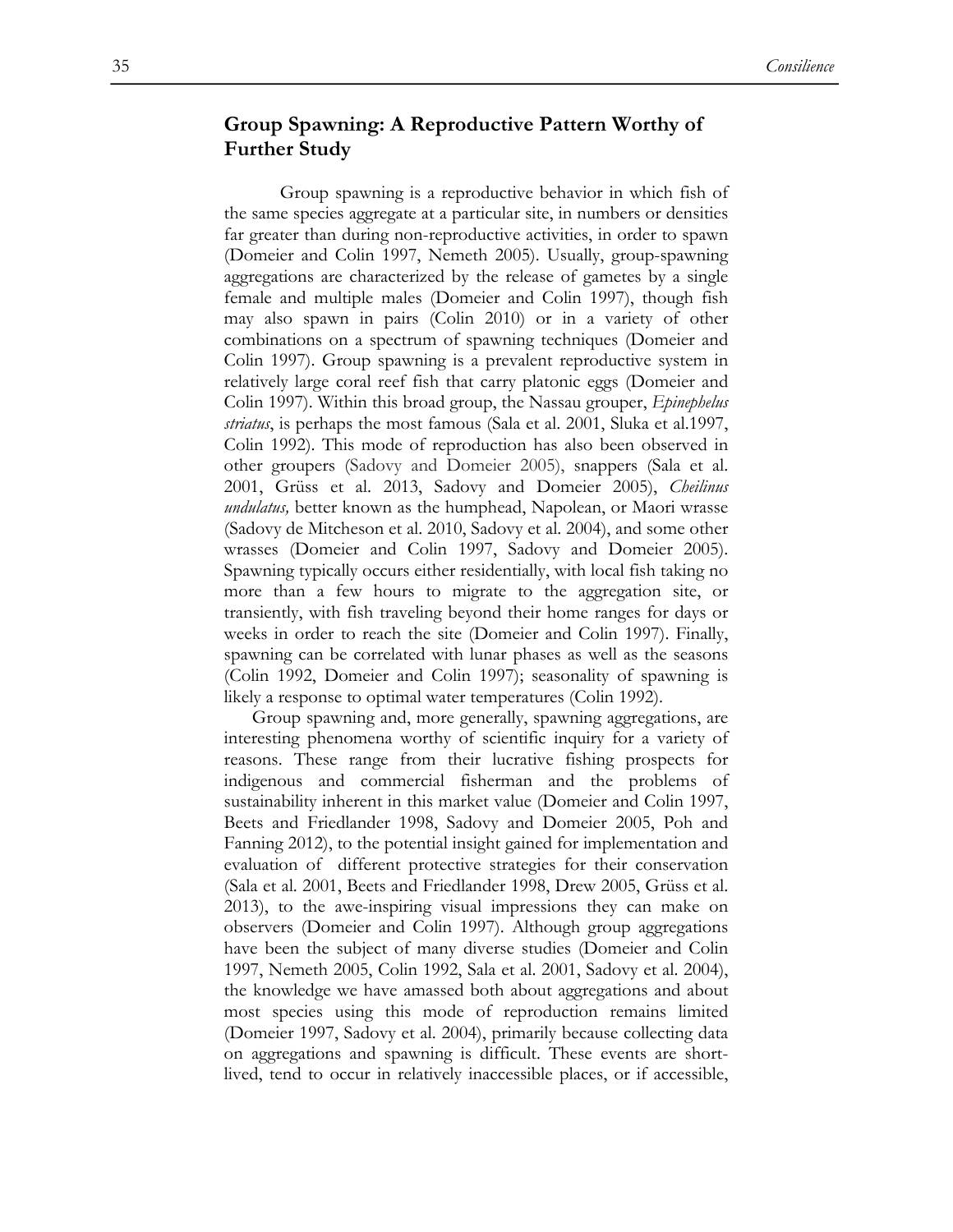tend to be already altered by fisheries pressure (Domeier 1997). As a result of these and other factors, many species targeted by aggregation fisheries continue to be depleted without sufficient assurance that populations are not being fished to the point of collapse (Conover and Munch 2002, Sadovy and Domeier 2005). Indeed, in the past two decades, many species exhibiting group spawning behavior—including the Nassau grouper in Belize, the red hind in the US Virgin Islands, and groupers in several Indo-Pacific locations—have faced local extirpations in the face of fisheries pressure (Beets and Friedlander 1998, Johannes 1997, Sala et al. 2001, Nemeth 2005).

#### **Why Are Spawning Aggregations Particularly at Risk?**

While overfishing is hardly a unique problem among fish, spawning aggregations face even higher levels of susceptibility to overfishing because aggregation events are predictable based on lunar cycles (Colin 1992, Domeier and Colin 1997) and site retention (Sadovy and Domeier 2005). Based on knowledge of these ecological and biological factors, local fishermen are able to aggressively exploit aggregations, potentially removing large proportions of reproductively mature individuals in discrete fishing events (Sala et al. 2001, Nemeth 2005, Yadovy and Domeier 2005). Furthermore, in protogynous hermaphroditic species—including most groupers (Sala et al. 2001, Domeier and Colin 1997) and some other group spawners (Colin 2010)—wherein the largest individuals are males, fishermen fishing out the largest specimens may unknowingly induce changes in population structure such as sex-ratio (Beets and Friedlander 1998, Nemeth 2005, Grüss et al. 2013, Koenig 1996, Sala et al. 2001, Sadovy et al. 2004), size composition (Longhurst 2002, Sala et al. 2001), and age composition (Longhurst 2002, Sadovy et al. 2004).

Sex-ratio bias is a particularly concerning effect of targeting fish of a certain size and can have reproductive repercussions for the entire population. In protogynous hermaphrodites, removal of the largest individuals in the population could lead to sperm limitation, thereby reducing the overall reproductive success of the spawning aggregation, as has been suggested for the red hind (Beets and Friedlander 1998). If sex-ratio bias driven by fisheries pressure causes severe enough sperm limits so that females are unsuccessful in finding males with whom to spawn, aggregations could cease to form at all (Sala et al. 2001). Additionally, for sequential hermaphrodites, the take of large individuals can eliminate the oldest, most reproductively mature individuals from the gene pool, causing a selection effect in favor of slower growing genotypes; such preferential selection could reduce the population's evolutionary fitness (Conover and Munch 2002). Much of the fishing pressure that group spawners experience results from the Life Reef Fish Trade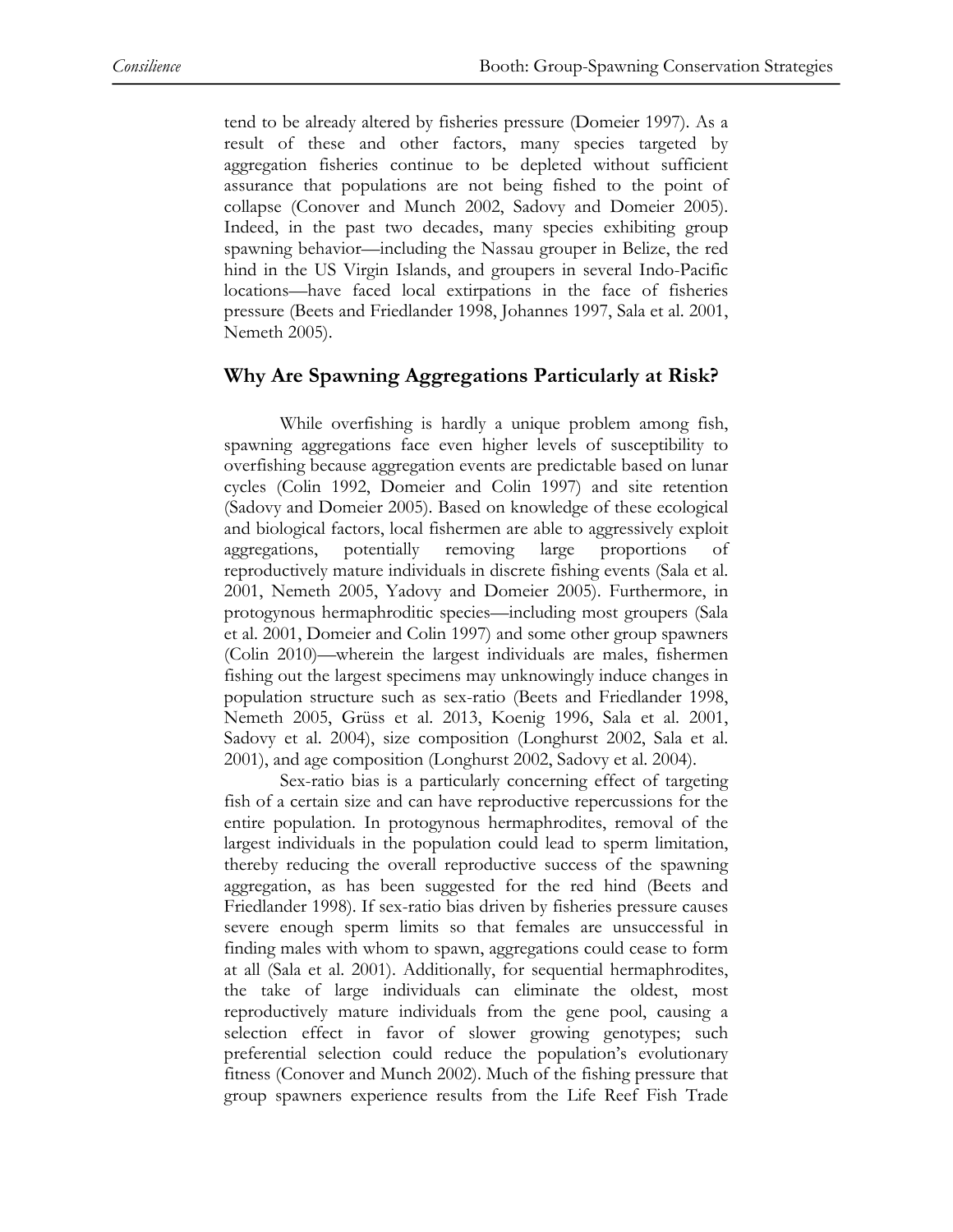(LRFT), in which demand for live reef fish, especially in Southeast Asia, incentivizes the removal of these species even when removal is restricted or prohibited by law (Johannes 1997). In aggregations targeted by the LRFFT, a different size-selection effect emerges: ideal fish are based on market demand for "plate-size" fish, such that the hardest hit age group is juveniles that would otherwise have reached reproductive maturation (Sadovy et al. 2004, Sadovy de Mitcheson et al. 2010). Such preferential selection of juveniles could have farreaching effects on future recruitment and future reproductive success (Sadovy et al. 2004).

### **Prevailing Conservation Strategies & Their Effectiveness For Group Spawners**

Current conservation strategies for group spawning aggregations can be sorted into three general groups: 1) closures either permanent, temporary, or seasonal—of aggregation sites to fishing (Nemeth 2005, Grüss et al. 2013, Sala et. al 2001), 2) the institution of marine protected areas (MPAs), in which the fishery for the group-spawning species in question is closed beyond the aggregation site (Nemeth 2005, Grüss et al. 2013, Sala et. al 2001), and 3) a general reduction in fisheries pressure, usually enforced via a quota system (Sala et al. 2001). While participatory management by communities in the Indo-Pacific region has been on the rise, as of 2005, Indo-Pacific marine conservation policy did not incorporate spawning aggregations due to limited knowledge of aggregating species and their spawning sites (Sadovy and Domeier 2005). Nevertheless, examples from locales with parallel ecological, social, and/or economic conditions are indicative of the challenges and opportunities offered by the common conservation strategies mentioned above.

In a study modeling the effects of a permanent no-take reserve applied to the aggregation site of a protogynous grouper in the Seychelles, Grüss et al. found that aggregation reserves measured in biomass-per-recruit—improved, and the sex-ratio bias was reduced for each of the scenarios they modeled (2013). However, these improvements were marginal and varied with stage of sexual maturity in individuals (Grüss et al. 2013). Furthermore, for each of the scenarios modeled, yields-per-recruit improved a negligible amount or did not improve at all (Grüss et al. 2013). Based on these results, the authors concluded that other conservation strategies involving broader geographical protection, such as seasonal closures of the entire fishery for the grouper (especially where spawning and non-spawning areas overlap), or reduced fishing overall, would likely be more successful (Grüss et al. 2013).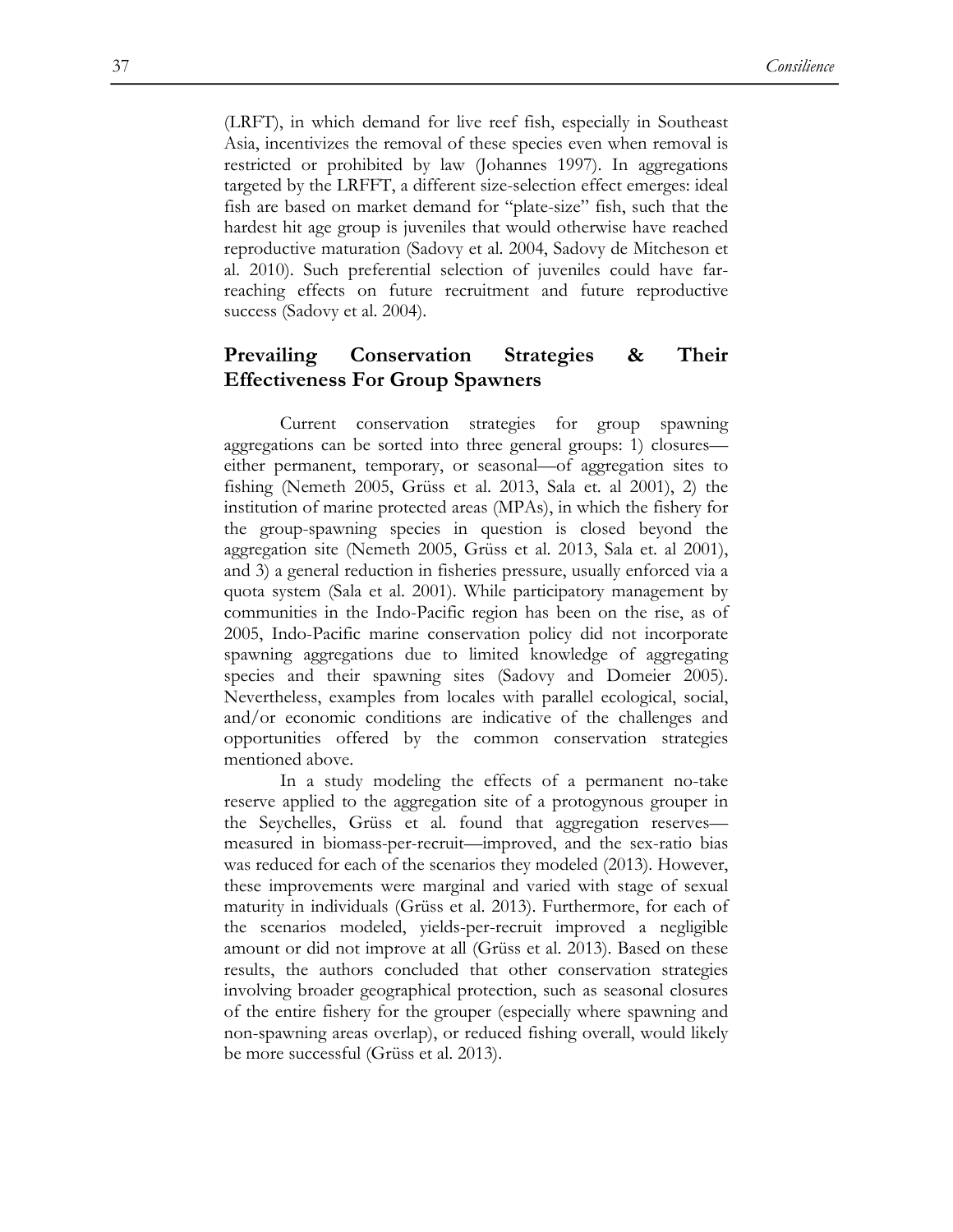A study of a red hind (*Epinephelus guttatus*) aggregation in St. Thomas examined possible effects of the strategies suggested by Grüss et al. In this observational study, the average size of individuals, average density and biomass of spawners, and maximum spawning density were measured before and after the implementation of a permanent MPA designed to protect an important *E. guttatus* spawning aggregation (Nemeth 2005). After permanent closure of the area to fishing, Nemeth found each of the above indices to increase significantly: the maximum total length of male red hind increased by seven centimeters., the average density and biomass of spawners increased by >60%, and the maximum spawning density more than doubled (Nemeth 2005). The author also suspected that the closure of the MPA contributed to the overall increase in the size of red hind caught in the extant commercial fishery beyond the boundaries of the MPA (Nemeth 2005).

In light of these results, policymakers should conclude that even permanent protection of spawning sites is not sufficient protection for species that group spawn in aggregations; rather, full protection of a geographical range broader than and encompassing the spawning aggregation must be instituted for successful recovery from overfishing (Grüss et al. 2013, Nemeth 2005). Of course, suggesting the implementation of such strict conservation measures is relatively simple for waters in the jurisdiction of wealthy nations such as the United States, where the potential immediate profit of the fishery can be overlooked for the purposes of the inherent value of the species, or for the purposes of serving the long-sighted view that protecting the species now could facilitate a sustainable fishery in the future (Sadovy and Domeier 2005). Some group-spawning species, however, do not have endemic ranges in such bureaucratically smooth-sailing regions, and their plight is representative of the many socioeconomic factors at play in achieving effective conservation (Poh and Fanning 2012). Thus, in order to understand the unique challenges of conservation in one such ecologically vibrant region the Indo-Pacific—I will now examine an emblematic protogynous group spawner native to that region: the humphead wrasse.

## **A Case Study: The Humphead Wrasse, Cheilinus undulatus (Pisces: Labridae)**

#### **Natural History**

The humphead wrasse, also known as the Maori wrasse and as the Napoleon wrasse, is a giant among Labridae, measuring up to over two meters long and weighing up to 190 kg (Sadovy et al. 2004). Its range extends across most of the Indo-Pacific; it naturally occurs in low-densities except when aggregating to spawn, at which time groups of between tens to about 100 humpheads gather (Sadovy et al. 2004). Like most protogynous hermaphrodites, it is long-lived and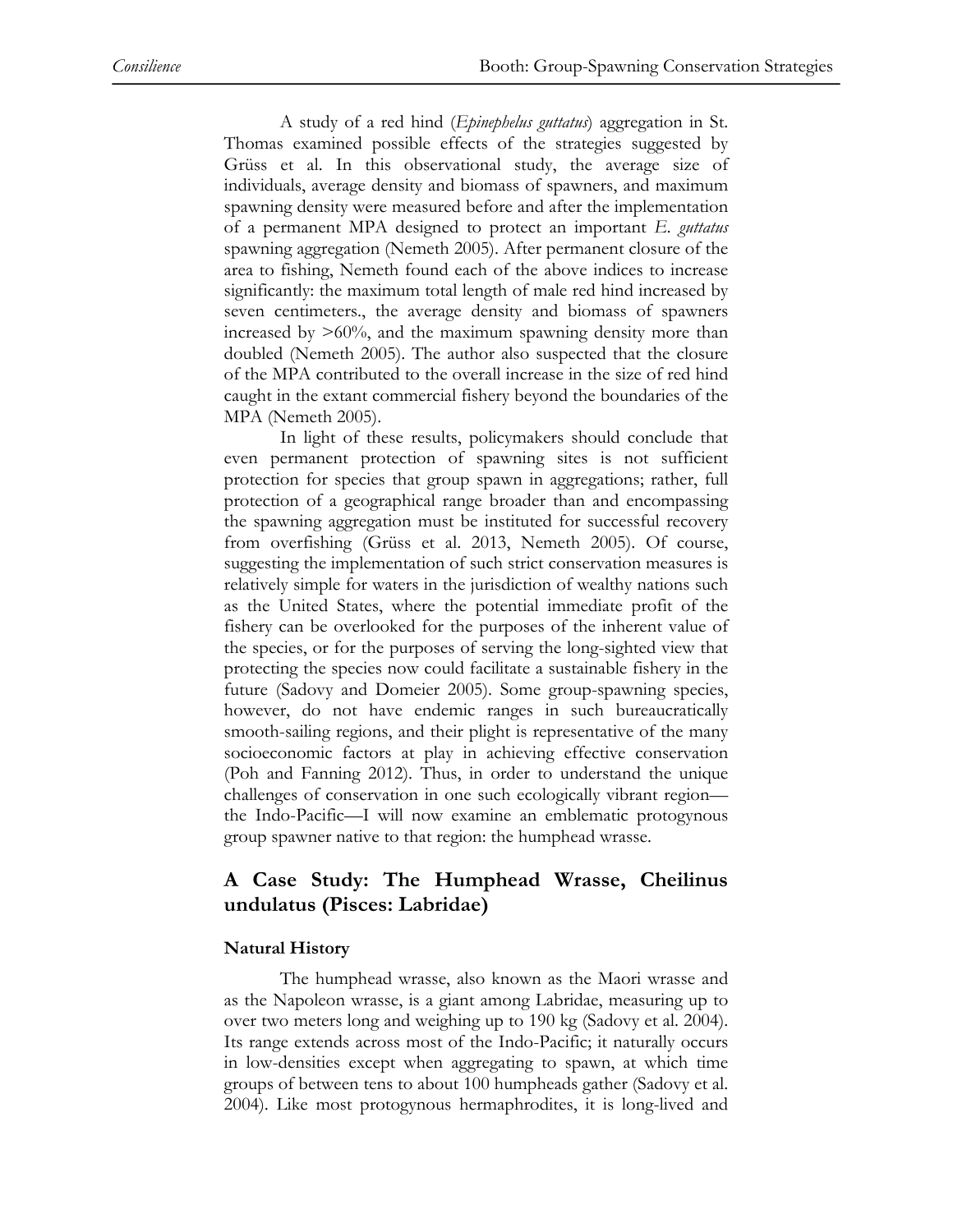late-maturing, living about thirty years and becoming sexually viable at approximately five years old (Sadovy et al. 2004). Humphead wrasses are residential spawners and may spawn as often as every day (Colin 2010). The humphead wrasse is considered an endangered species by the International Union for the Conservation of Nature (IUCN) and is listed under Appendix II by the Convention on International Trade in Endangered Species (CITES) of flora and fauna (Poh and Fanning 2012).

#### **Cultural Importance**

The humphead wrasse has long held significance for a variety of cultural groups in the Indo-Pacific, a fact that researchers speculate may account for the proliferation of names that exist to identify the species at different life stages and colorations (Sadovy et al. 2004). In these cultures, consumption of humphead wrasse has typically been reserved for royalty, chiefs, elders, or other community members in positions of power in Palau, the Cook Islands, Fiji, Pohnpei, and the Carteret Islands of Papua New Guinea (Sadovy et al. 2004). In Papua New Guinea, access to the fish is gendered women are not permitted to consume it—and it has had a role in defining gender roles in Guam, where spearing a humphead wrasse was once a rite of passing into manhood (Sadovy et al. 2004). Today, however, the cultural role of the humphead wrasse has been superseded by its leading role in traditional peoples' scramble to earn a fraction of the profits available in the burgeoning Live Reef Fish Food Trade (LRFFT) (Barber and Pratt 1997, Sadovy et al. 2004, Poh and Fanning 2012).

#### **Commercial Importance and Its Accompanying Threats**

Although the humphead wrasse is also targeted in low volumes for the chilled fish trade and for the aquarium trade, it is most severely threatened by its very high relative value in the LRFFT (Sadovy et al. 2004, Barber and Pratt 1997, Poh and Fanning 2012). In 2004, the value of a humphead wrasse weighing 0.5-1.0 kg—a "plate-size" fish—ranged from US\$3 to \$60 per kg. (Sadovy et al. 2004). Profits from selling humphead wrasse are the primary cause of illegal, unregulated, and unreported (or IUU) trade in the fish in Malaysia, where fisherman engaged in IUU activities can earn a salary between three times and ten times greater than the average nonparticipating artisanal fisherman (Poh and Fanning 2012). Purveying humphead wrasse for the LRFFT is not only associated with sizeable export profits in Indonesia, Malaysia, and the Philippines (Sadovy et al. 2004), it also underpins ecotourism in many Indo-Pacific nations. Both local and international tourists—primarily from Asia—have come to expect the rare species to be available live for immediate cooking and serving in exchange for competitive prices; "plate-size"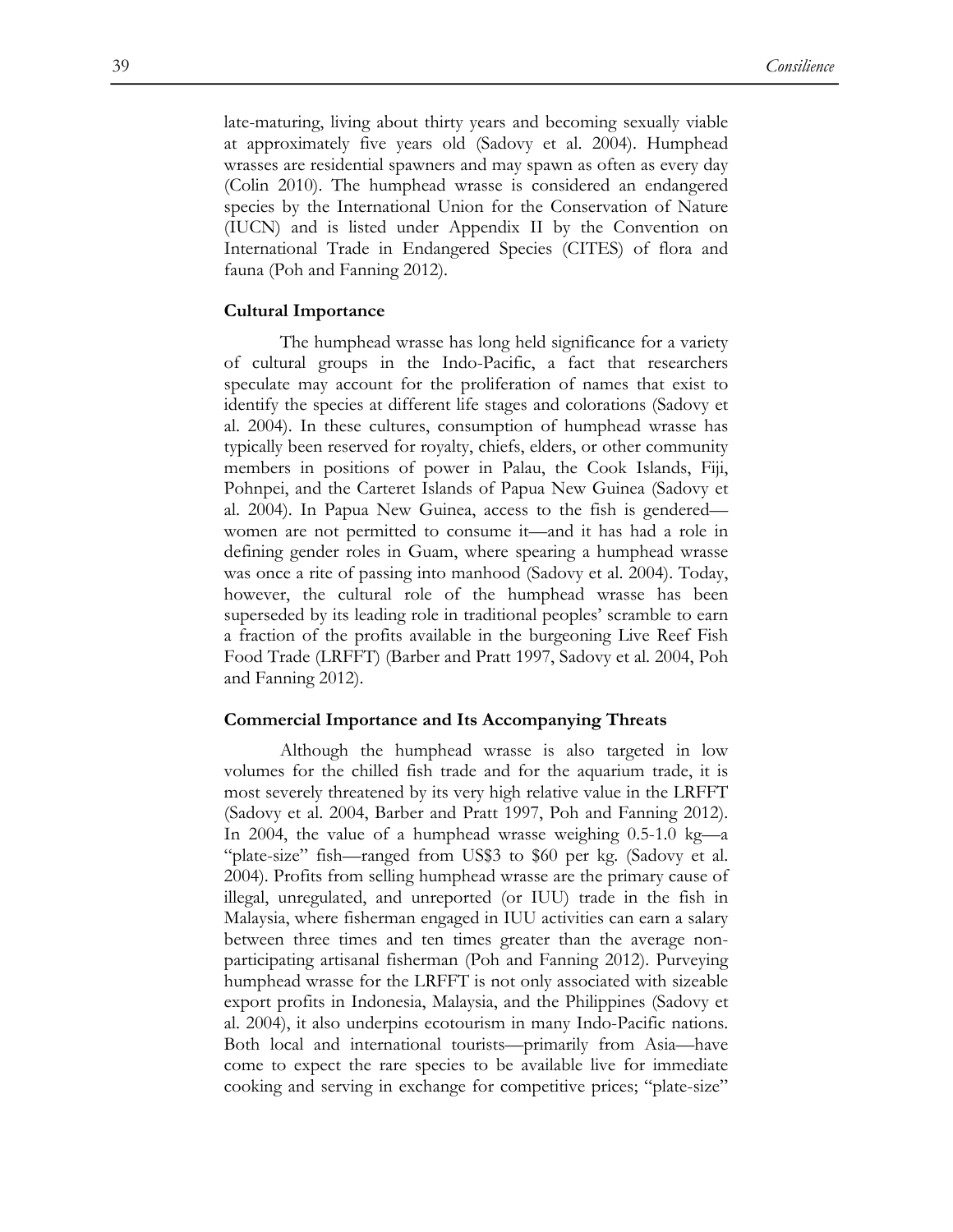fish can earn up to US\$ 300 per plate (Barber and Pratt 1997). In Sabah, Malaysia, for example, the high demand for *C. undulatus* has promoted the development of a smuggling hub from the Philippines, where trade in the species is illegal (Poh and Fanning 2012).

Perhaps one of the most disturbing trends perpetuated by the demand for humphead wrasse in the LRFFT is the use of destructive harvesting techniques such as cyanide poisoning and explosives (Barber and Pratt 1997). Because humphead wrasse are naturally shy fish, they are difficult to catch by traditional methods such as hook and line (Sadovy et al. 2004). As a result, the use of cyanide as a stunning agent has become widespread, driven by the high additional profits to be made by using such technique. Indeed, the use of cyanide and explosives has been found to increase profits for an individual fisherman by up to ten times (Poh and Fanning 2012). Cyanide use represents a potent threat not only to the fish captured—a high proportion of which die in transit—but also to non-target fish, to the coral reef itself, and to the fisherman using the method (Barber and Pratt 1997). When cyanide solutions are sprayed onto coral reefs, it induces bleaching, killing the corals. Furthermore, implementing cyanide techniques with primitive diving apparatuses, as is done by local fishers, is often dangerous and can result in decompression sickness. On a larger scale, bleaching corals represents a significant threat to the long-term economic and food security of artisanal fishermen, who rely on the reefs for their livelihoods (Barber and Pratt 1997).

For protogynous hermaphrodites such as humphead wrasse, a second trend related to commercial importance is worth noting: the explosion of the LRFFT has been accompanied by a sharp increase in demand for "plate-size" fish, weighing in at about 0.5-1.0 kg (Sadovy et al. 2004). In turn, this demand has caused preferential selection of juveniles that fall within this size range or slightly below because they can be grown out in floating cages until they are large enough to sell (Sadovy et al. 2004). Such preferential selection threatens the reproductive stability of the species because juveniles in this size range would otherwise have reached full reproductive maturity, but are instead lost to the LRFFT (Sadovy et al. 2004).

The threats identified here, both at the ecosystem level for coral reefs and for the artisanal fishers exposed to Cyanide, are representative of challenges experienced by the Indo-Pacific region (Sadovy et al. 2004), where regulations are under-enforced due to lack of resources, commercial pressure, and low opportunity cost. Together these factors encourage fishers to continue to harvest from populations they know to be declining, using techniques that are dangerous both to the corals and to themselves (Poh and Fanning 2012). Furthermore, increased profits from LRFFT primarily benefit industry middleman. Although fishers do better economically than they might otherwise, the costs of meeting consumers' demands–– including local extirpations of humphead wrasse, loss of coral reef-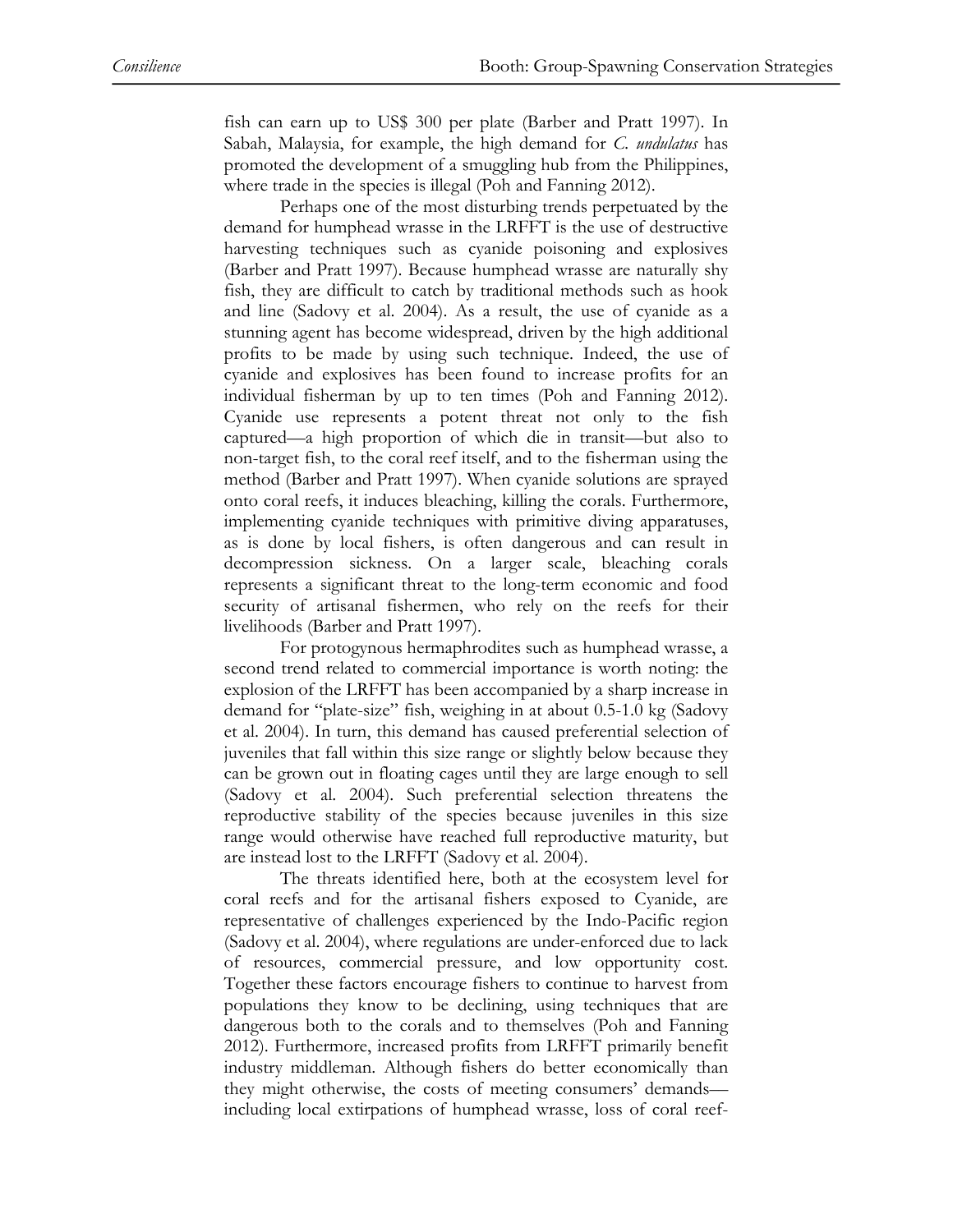based industry, and risk of bodily harm assumed in participating in illegal and dangerous harvesting techniques such as cyanide fishing makes profits from the LRFFT risky and unsustainable (Poh and Fanning 2012, Barber and Pratt 1997).

While my discussion here has focused on *C. undulatus* and similar group spawning aggregations of fish in the Indo-Pacific, the perils of this particular species offer insight into the ecological complexities of conservation. In the case of fish that use group spawning as a reproductive strategy, for example, people are not the only predators that choose to increase their probability of a catch by honing in on aggregation sites. Whale sharks and manta rays have been observed feeding on eggs and other materials released during spawning; were spawning aggregations to disappear due to overfishing, these megafauna would lose a resource, potentially causing widespread harm to the trophic balance (Sadovy and Domeier 2005). Such disruptions to the food web can also proceed in the opposite direction, resulting in increased populations of lowertrophic-level organisms—such as smaller fish and invertebrates—that would otherwise be consumed as part of group spawners' diets (Sadovy et al. 2004). On a macroscopic scale, the removal of even one species from an ecosystem can reverberate throughout the food web, as has been widely documented in studies on the impact of sea otters on kelp forests' carbon storage capacity (Wilmers et al. 2012) and of the reintroduction of gray wolves to Yellowstone National Park (Ripple and Beschta 2012). Extrapolating outward in this fashion can be useful for prioritizing the issues facing a single species, such as *C. undulatus*, during a policymaking process that must not only address ecological considerations, but must also acknowledge economic, political, cultural, and historical conditions to achieve sustainable, effective outcomes.

### **Why Worry About Spawning Aggregations & Artisanal Fishers in the Indo-Pacific?**

Having established that the problems of *C. undulatus* are symptomatic of problems that could face any group-spawning species in the Indo-Pacific, it is worth asking why the Indo-Pacific merits special consideration. First of all, the Indo-Pacific, often called the "Amazon of the Oceans," is a biodiversity hotspot for marine life (Barber and Pratt 1997). However, preliminary and qualitative data related to the humphead wrasse suggest that the species is in decline (Sadovy et al. 2004)—an ominous indicator for other sensitive species endemic to the region and for future species richness. Additionally, the scientific infrastructure of nations in the Indo-Pacific is poor, and knowledge of spawning aggregations is limited among scientific communities (Sadovy and Domeier 2005) in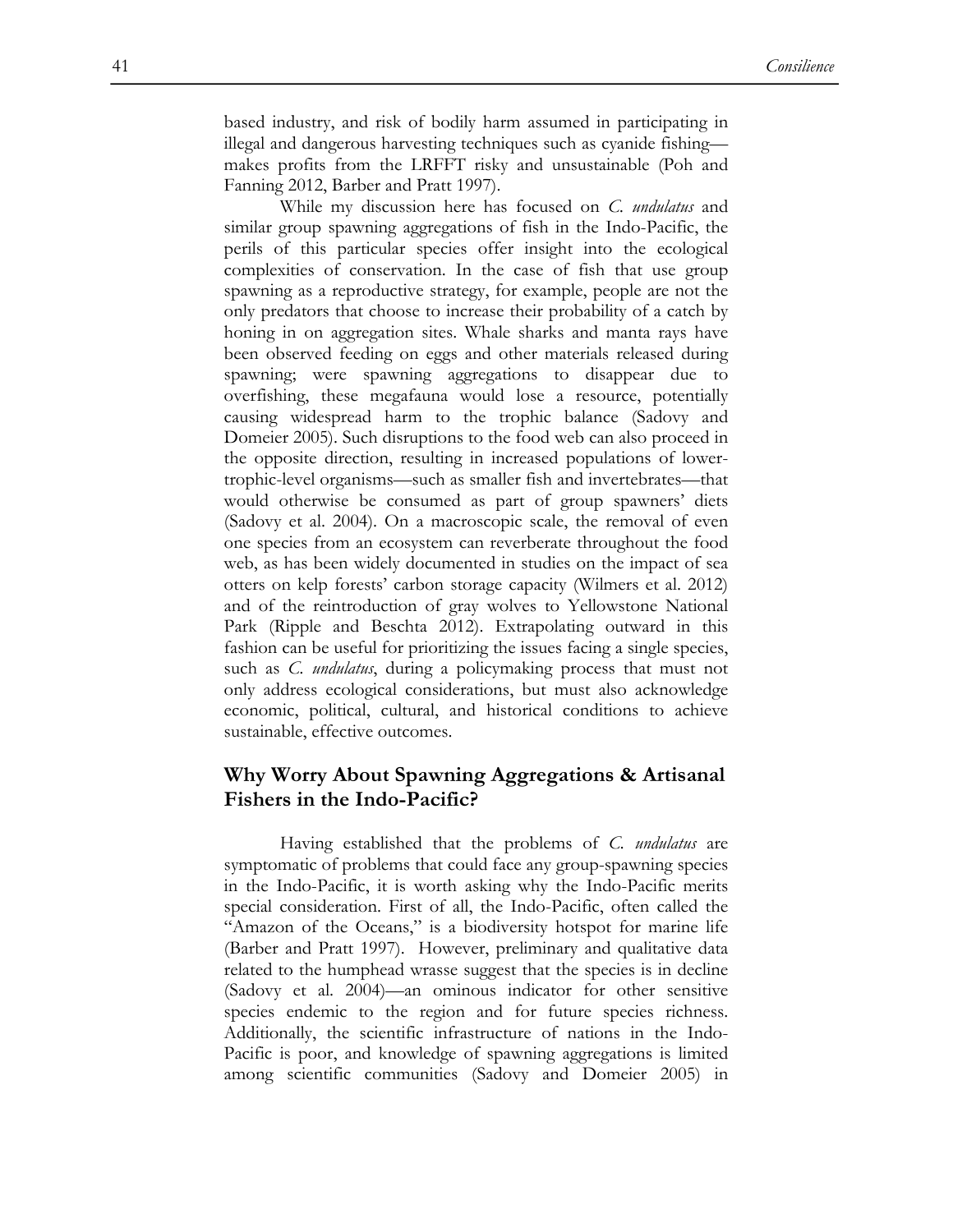comparison to the cache of traditional economic knowledge stored within indigenous communities (Drew 2005, Barber and Pratt 1997, Sadovy et al. 2004, Sala et al. 2001). Furthermore, due to a lack of resources and incentives among officials to resist corruption, regulations that are in place both to curb trade in humphead wrasse and to limit such harmful harvesting techniques as cyanide application are either limited in scope or virtually unenforceable (Poh and Fanning 2012). Finally, because other sources of income seldom exist, traditional fishers often find it economically necessary to systematically exploit known spawning aggregations in the region (Sadovy and Domeier 2005, Poh and Fanning 2012), especially when they are faced with competition from other fisherman using relatively modern—if dangerous and illegal—technologies, such as cyanide poison and SCUBA night fishing (Sadovy et al. 2004)

In short, the Indo-Pacific faces a host of challenges that would make traditional conservation strategies, such as Marine Protected Areas or quota systems, impractical and difficult to enforce. In light of this reality, developing conservation plans that take advantage of intrinsic properties of the Indo-Pacific, such as high biodiversity and extensive traditional ecological knowledge (TEK) (Drew 2005, Sala et al. 2001), must be the goal of conservation biologists and conservationally-minded citizens seeking to protect group-spawning coral reef fish.

### **Alternative Conservation Strategies for Consideration in the Indo-Pacific**

While traditional techniques of conservation are likely to be ineffective in the Indo-Pacific, recently identified alternative strategies have optimistic outlooks for success based on preliminary studies (Drew 2005) and modeling (Sala et al. 2001). The two most applicable of these strategies for the Indo-Pacific are ecotourism and community-based strategies utilizing TEK.

Ecotourism leverages a place's innate ecological characteristics, such as high endemic biodiversity, for economic gain by offering recreational and/or educational experiences that rely on maintaining those ecological characteristics within the landscape, rather than removing them for other uses that generate income. Conservationists prefer ecotourism to resource extraction as a method of generating income from nature because of the local economic benefits that carry minimal disturbance to ecosystem function. This is especially true if organizing parties endeavor to construct a sustainable ecotourism model (Buckley 1994). In an economic modeling study that compared the value of an existing aggregation fishery of Nassau groupers in Belize versus a prospective ecotourism industry reliant upon the aggregation, researchers found that replacing the fishery with ecotourism would be significantly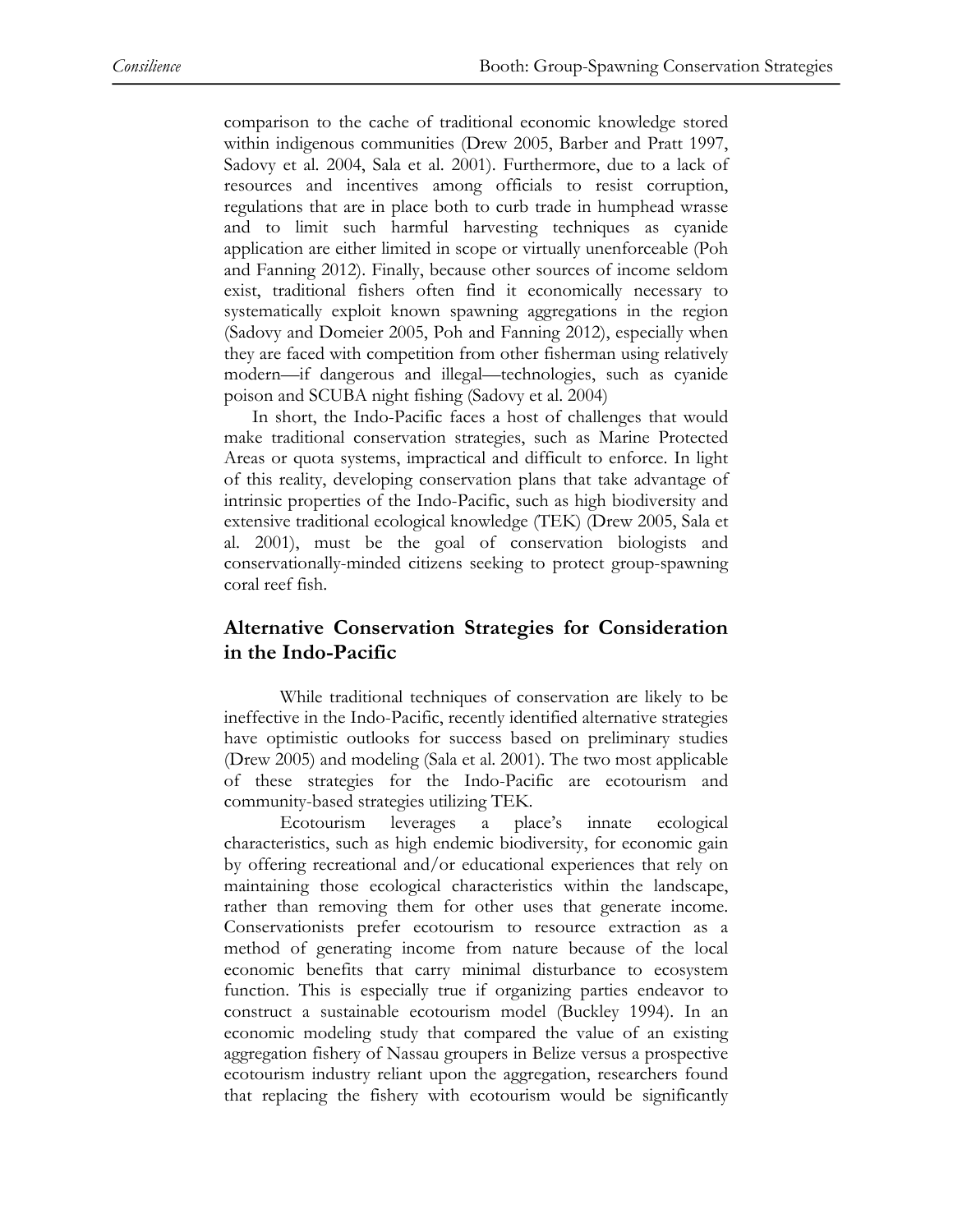more profitable and long-lasting (Sala et al. 2001). While ecotourism must be undertaken carefully to ensure that it causes minimal disruption of an aggregation, generating ecotourism in the Indo-Pacific is a logical conservation strategy. Not only would it prevent culturally and commercially important group-spawning fish from local extirpations (Sala et al. 2001), ecotourism would address many of the issues raised by the LRFFT by reducing the need of fishermen to participate in illegal markets and harvesting techniques that put their overarching source of income—the coral reef—at risk.

While ecotourism represents an immediately viable conservation alternative for fish that form spawning aggregations, the incorporation of TEK into community-based conservation strategies is more abstract. In practice it requires researchers to shift their mindset and incorporate knowledge amassed by native peoples into modern conservation (Drew 2005). This process, however, is already underway in the Indo-Pacific, where native people have recently provided scientists with invaluable knowledge of aggregation locations and temporal patterns of spawning, as well as in establishing MPAs encompassing spawning aggregation sites at Gladden Spit in Belize (Drew 2005), Ngerumekaol in Palau (Johannes 1997), the Solomon Islands (Drew 2005), and in Glover's Reef in Belize (Drew 2005, Sala et al. 2001). Beyond engaging in conservation in these capacities, TEK could be further incorporated into future conservation efforts targeting group-spawning species through the development of customary ecological management practices, in which the native peoples of Indo-Pacific nations would have the final say in conservation plans for their region (Drew 2005). Given that spawning aggregations have yet to be thoroughly considered in the limited policy frameworks currently in play in the Indo-Pacific region (Sadovy and Domeier 2005), instituting the first such plans using baselines drawing on regional TEK would be a step in the direction of participatory management that empowers local indigenous communities to steward these species for generations to come.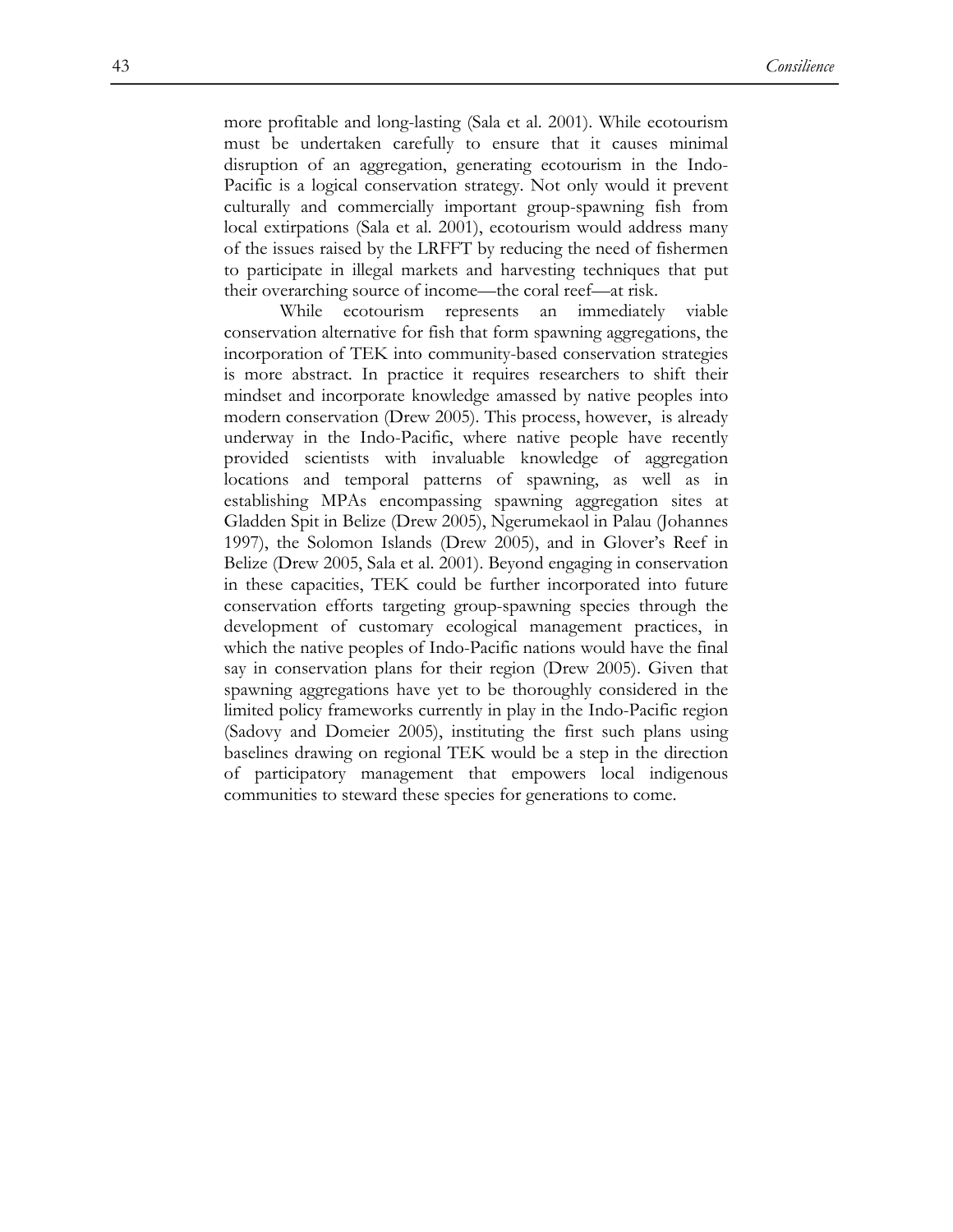## **References**

- Barber, C.V., and V.R. Pratt. 1997. Policy reform and community-based programmes to combat cyanide fishing in Philippines. *SPC Live Reef Fish Informational Bulletin #3*. December 1997.
- Beets, J. and A. Friedlander. 1998. Evaluation of a conservation strategy: a spawning aggregation closure for red hind, *Epinephelus guttatus*, in the U.S. Virgin Islands. *Environmental Biology of Fish*. 55: 91-98.
- Buckley, R. 1994. A Framework for Ecotourism. *Annals of Tourism Research*. 21: 661-669.
- Colin, P. 1992. Reproduction of the Nassau grouper, *Epinephelus striatus* (Pisces: Serranidae) and its relationship to environmental conditions. *Environmental Biology of Fish*. 34: 357-377.
- Colin, P. 2010. Aggregation and spawning of the humphead wrasse *Cheilinus undulatus* (Pisces: Labridae): general aspects of spawning behaviour. *Journal of Fish Biology.* 76: 987-1007.
- Conover, D.O. and S.B. Munch. 2002. Sustaining Fisheries Yields Over Evolutionary Time Scales. *Science*. 297, 94. doi: 10.1126/science.1074085.
- Domeier, M. L. and P. L. Colin. 1997. Tropical Reef Fish Spawning Aggregations: Defined and Reviewed. *Bulletin of Marine Science*. 60(3). 698-726.
- Drew, J. 2005. Use of Traditional Ecological Knowledge in Marine Conservation. Conservation Biology. 1286-1293. doi: 10.111/j.1523-1739.2005.00158.x.
- Grüss, A., D.M. Kaplan, and J. Robinson. 2013. Evaluation of the effectiveness of marine reserves for transient spawning aggregations in data-limited situations. *ICES Journal of Marine Science.*  doi:10.1093/icesjms/fst028.
- Johannes, R.E. 1997. Grouper spawning aggregations need protection. *SPC Live Reef Fish Informational Bulletin #3*. December 1997.
- Koenig, C.C., F.C. Coleman, L.A. Collins, Y. Sadovy, and P.L. Colin. 1996. Reproduction in Gag, (Mycteroperca microlepis) (Pisces: Serranidae) in the Eastern Gulf of Mexico and the Consequences of Fishing Spawning Aggregations. Biology, Fisheries, and Culture of Tropical Groupers and Snappers. *International Center for Living Aquatic Resources Management*. Campeche, Mexico.
- Longhurst, A. 2002. Murphy's law revisited: longevity as a factor in recruitment to fish populations. *Fisheries Research.* 56: 125-131.
- Nemeth, R. 2005. Population characteristics of a recovering US Virgin Islands red hind spawning aggregation following protection. *Marine Ecology Progress Series*. 286: 81-97.
- Poh, T. and L. M. Fanning. 2012. Tackling illegal, unregulated, and unreported trade towards Humphead wrasse (*Cheilinus undulatus)* recovery in Sabah, Malaysia. *Marine Policy*. 36: 696-702.
- Ripple, W. and R. Beschta. 2012. Trophic cascades in Yellowstone: The first 15 years after wolf reintroduction. Biological Conservation. 145: 205-213.
- Sadovy, Y., M. Kulbicki, P. Labrosse, Y. Letourneur, P. Lokani, and T.J. Donaldson. 2004. The humphead wrasse, *Cheilinus undulatus*: a synopsis of a threatened and poorly known giant coral reef fish. *Reviews in Fish Biology and Fisheries*. 13: 327-364.
- Sadovy, Y. and M. Domeier. 2005. Are aggregation-fisheries sustainable? Reef fish fisheries as a case study. *Coral Reefs.* 24: 254-262.
- Sadovy de Mitcheson, Y., M. Liu, and S. Suharti. 2010. Gonadal development in a giant threatened reef fish, the humphead wrasse *Cheilinus undulatus*, and its relationship to international trade. *Journal of Fish Biology*. 77: 706-718.
- Sala, E., E. Ballesteros, R.M. Starr. 2001. Rapid Decline of Nassau Grouper Spawning Aggregations in Belize: Fishery Management and Conservation Needs. *Fisheries.* October 2001.